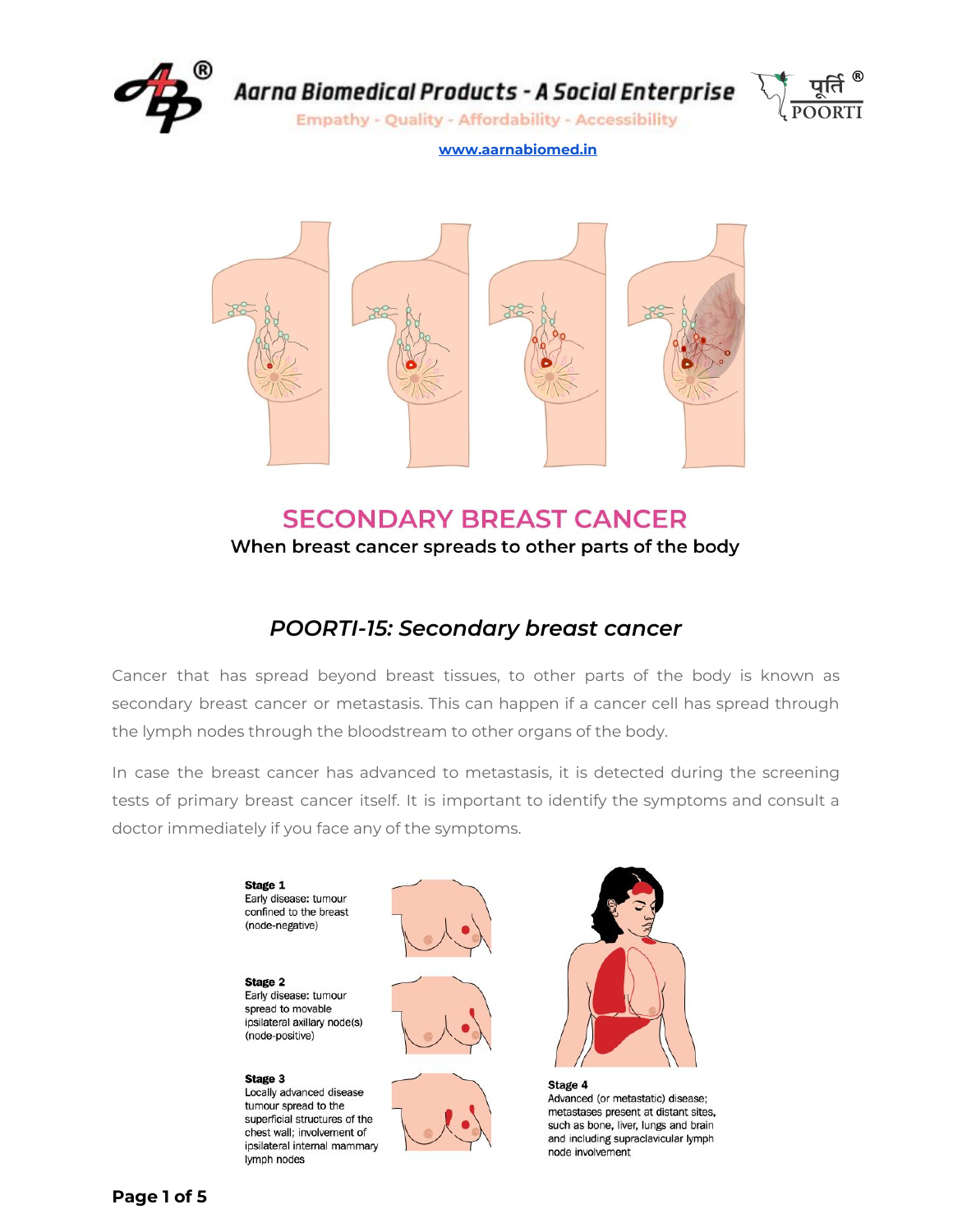

Aarna Biomedical Products - A Social Enterprise

**Empathy - Quality - Affordability - Accessibility** 

**[www.aarnabiomed.in](http://www.aarnabiomed.in/)**

# **SIGNS AND SYMPTOMS OF SECONDARY BREAST CANCER**

The symptoms of secondary breast cancer are often similar to as experienced in other types of cancer. Few common symptoms include:

- Persistent feeling of fatigue
- Nausea and dizziness
- Unexplained weight loss or loss of appetite

Other varying symptoms include

- Pain in the bones of fractures (indications of Bone cancer)
- Constant cough or breathlessness (indications of Lung cancer)
- Jaundice or fluid build up in the abdomen (indications of Liver Cancer)
- Headache, nausea, seizures, problems with speech or vision (indications of Brain Cancer)
- A change in skin color or painless lumps (indications of Skin Cancer)

Often it is seen that these symptoms appear as after effects of your primary breast cancer treatment. Most people lose their appetite and suffer from nausea for weeks after cancer therapy. Yet, it is important to be aware of them and report to your oncologist at the first instance. Early detection of secondary breast cancer can increase chances of quick treatment manifold and inhibits it's spread further.

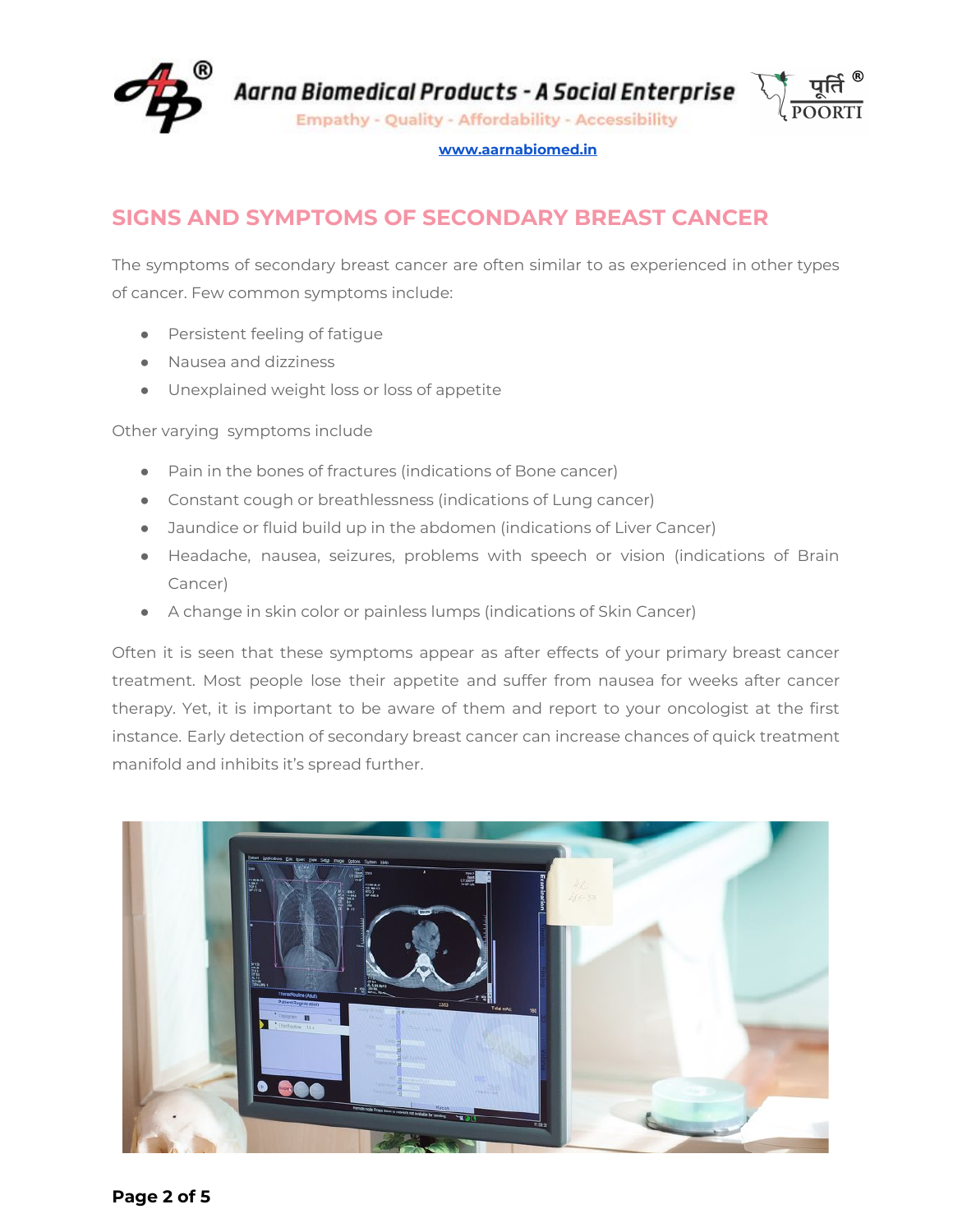



**[www.aarnabiomed.in](http://www.aarnabiomed.in/)**

### **TESTS TO DETECT SECONDARY BREAST CANCER**

The tests to detect secondary breast cancer are usually the same as used to detect the cancer cells in different organs of the body. For instance, if it is suspected that the breast cancer has spread to your lungs, tests to detect lung cancer shall be done.

The following generalised kinds of tests are done for detection.

- **Computerised Tomography (CT) scan:** In which x-rays are used to take detailed pictures of the body
- **Magnetic Resonance Imaging (MRI) scan:** Uses magnetism and radio waves for imaging the tissues and cells in the body.
- **Blood Tests:** Different blood tests are conducted to detect the presence of different substances in blood, that might be indicative of cancer cells.



## **TREATMENT FOR SECONDARY BREAST CANCER**

Commonly used treatments for cancer include:.

- **Hormone Therapy:** If the cancer is hormone receptor positive.
- **Chemotherapy:** Use of anti cancer drugs to interfere with the growth of cancer cells
- **Bone Strengthening Therapy:** If the cancer has spread to the bones.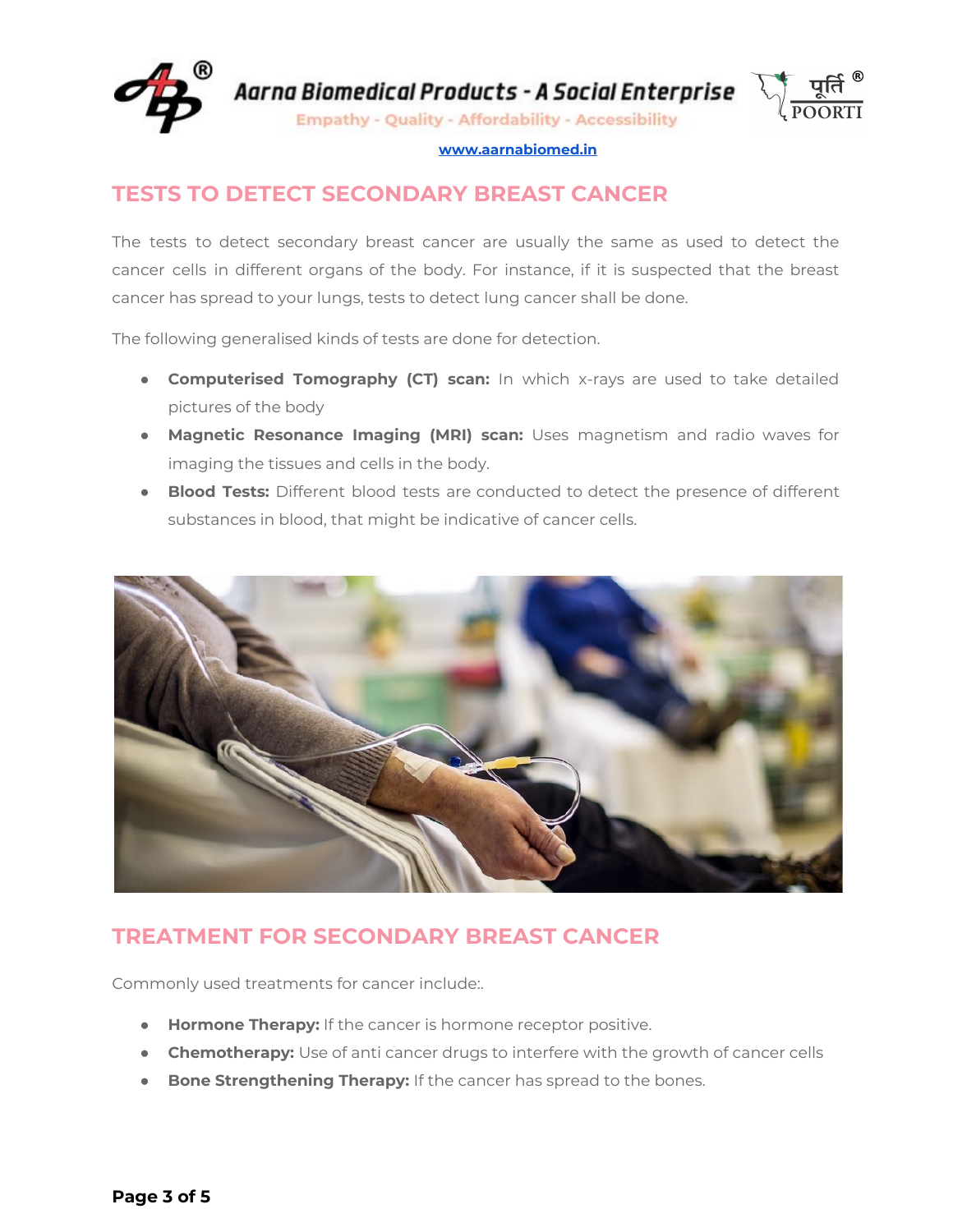

#### **[www.aarnabiomed.in](http://www.aarnabiomed.in/)**

Depending upon the features or extensiveness of breast cancer, the treatment and it's intensity is decided by the oncologists. Your general health in future is also considered an important factor.

The aims of secondary breast cancer treatment is to control the spread of cancer cells and give you the best quality of life, including physical and mental well-being as long as possible.



## **TO FIGHT SECONDARY CANCER AND COME BACK**

It is true that secondary breast cancer has lower survival rates than primary. Credible sources report that primary breast cancer survival rate is as good as 90% with proper and timely treatment, whereas with secondary breast cancer, there is a sudden drop to 72%.

Metastasis is what is commonly known as Stage 4 of cancer. This means that the cancer cells have spread across other organs of the body, and there is need of extensive treatment. Often this has no cure, but with proper treatment, the quality and longevity of life can be increased.

What comes here as a major deciding factor is how you encounter your breast cancer. You would feel very ill, fatigued and lose vigour. There would be physical changes happening to your body too. But you need to stay strong and not give up. With proper medication and maintaining a healthy lifestyle, you can live normally for a long time. In the meantime, you may choose to spread breast cancer awareness, and your journey during treatment. A peer story is often seen to uplift mental well being of other breast cancer patients.